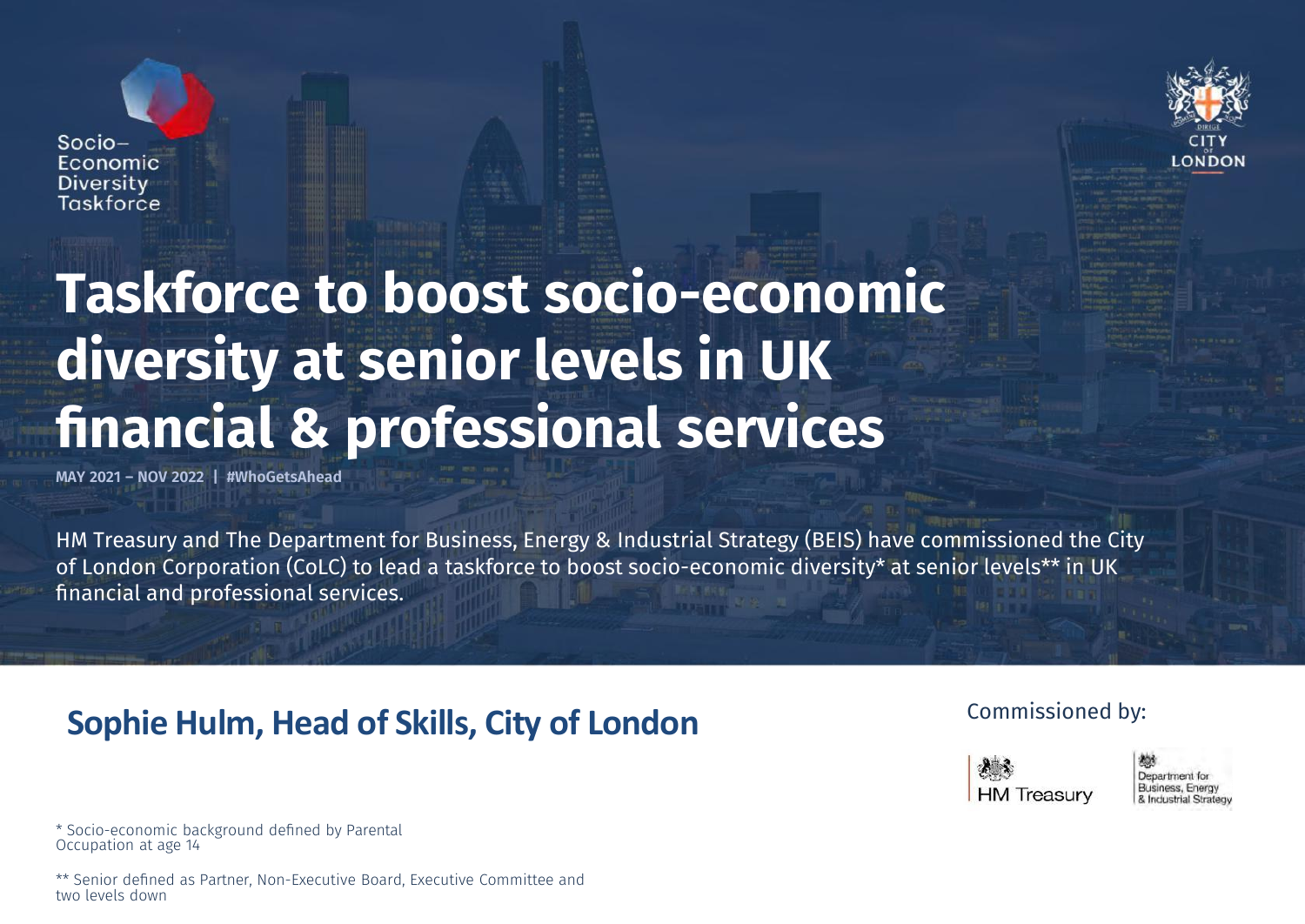# Why is the taskforce needed?



There is a lack of socio-economic diversity at the top in UK Financial and Professional Services (FPS)

#### Across eight financial services organisations

37%

52%







#### In law firms (Solicitors Regulation Authority data)



of Partners are from professional backgrounds\*.

This compares to:

of UK CEOs economy wide

of the UK's working population.

Across UK Financial and Professional Services,<br>of employees at all levels of seniority are from professional<br>CREATER Across UK Financial and Professional Services, backgrounds\*. (59% Legal, 57% Management Consulting, 45% Finance, 39% Accounting).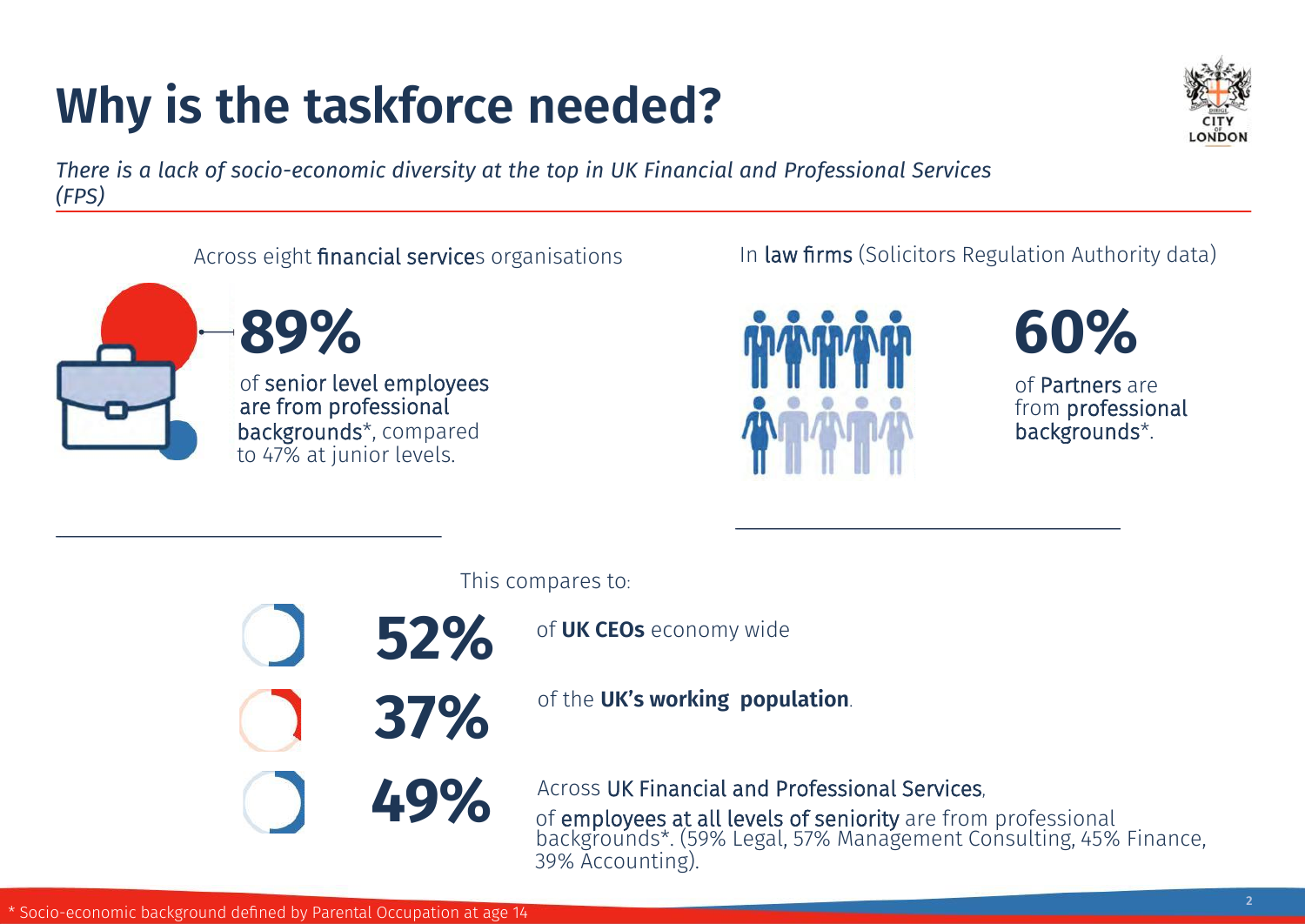### Greater socio-economic diversity provides an opportunity to:



Meet broader diversity and inclusion objectives

There is intersectionality between socio-economic background and other characteristics:

Across eight financial services organisations,

8% of Black employees attended an independent school compared to

19% of White employees.



Across ten law firms,

23% attended an independent school, compared to

52% White males and

**60%** of Asian males.

This compares to a national average of 7%.

Access a wider pool of talent



There is a risk that high performing talent will migrate to other more inclusive sectors.

There is a

£5k

£17.5k

class pay gap in the tech sector versus

> in financial services.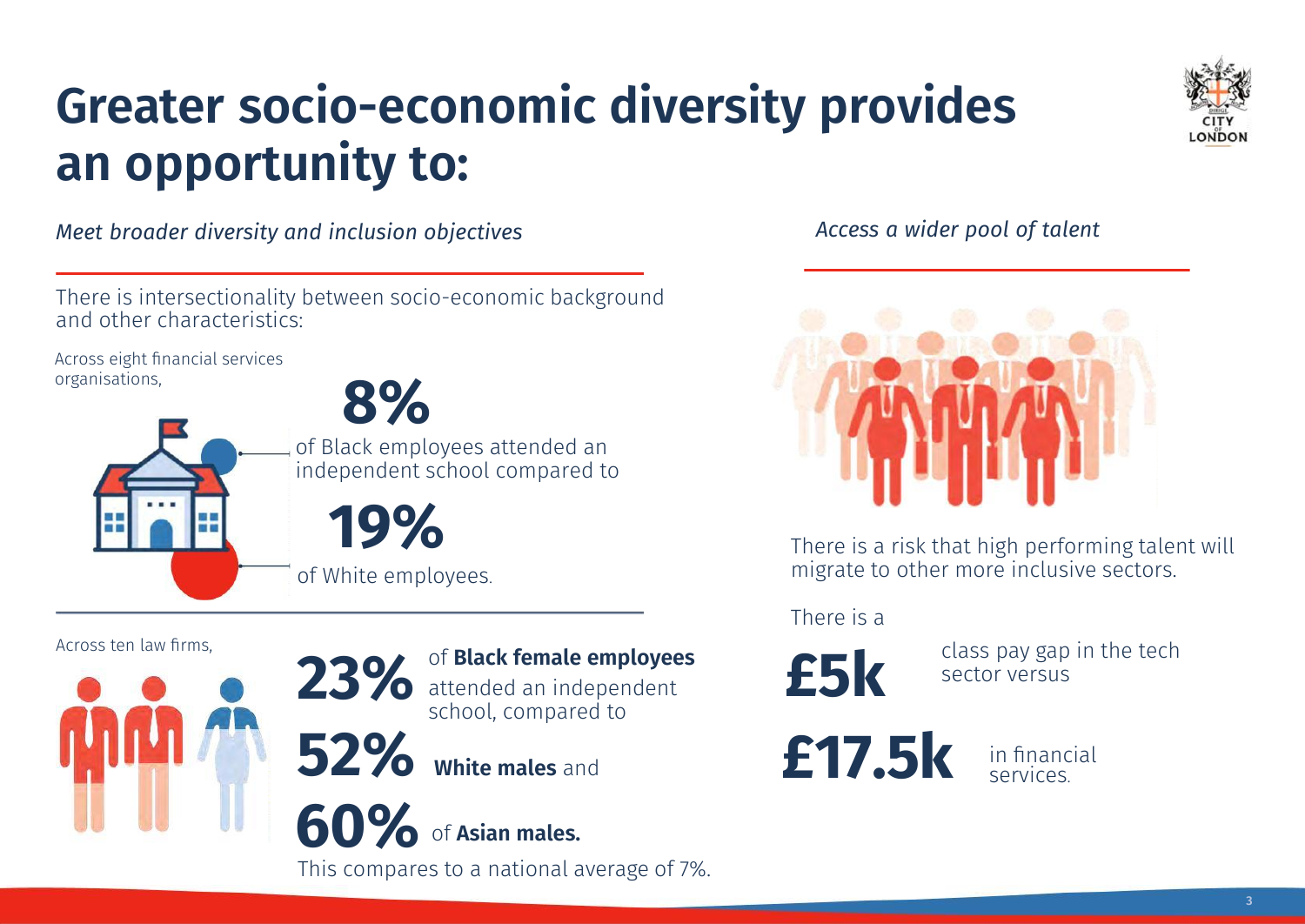### Greater socio-economic diversity provides an opportunity to:



Boost productivity



#### more likely to feature in the top decile of performers

than those educated at independent schools, when looking across seven law firms.



# 25% slower

than peers, with ZERO link to performance.



Across ten law firms, employees from lower socioeconomic backgrounds take

### 18 months

longer on average to reach partnership,

compared to their colleagues from high socio-economic backgrounds.

### This rises to 32%

for employees who also identify as Black.

financial

progress

These employees are exhausted by efforts to conform to dominant cultures,

impacting individual performance.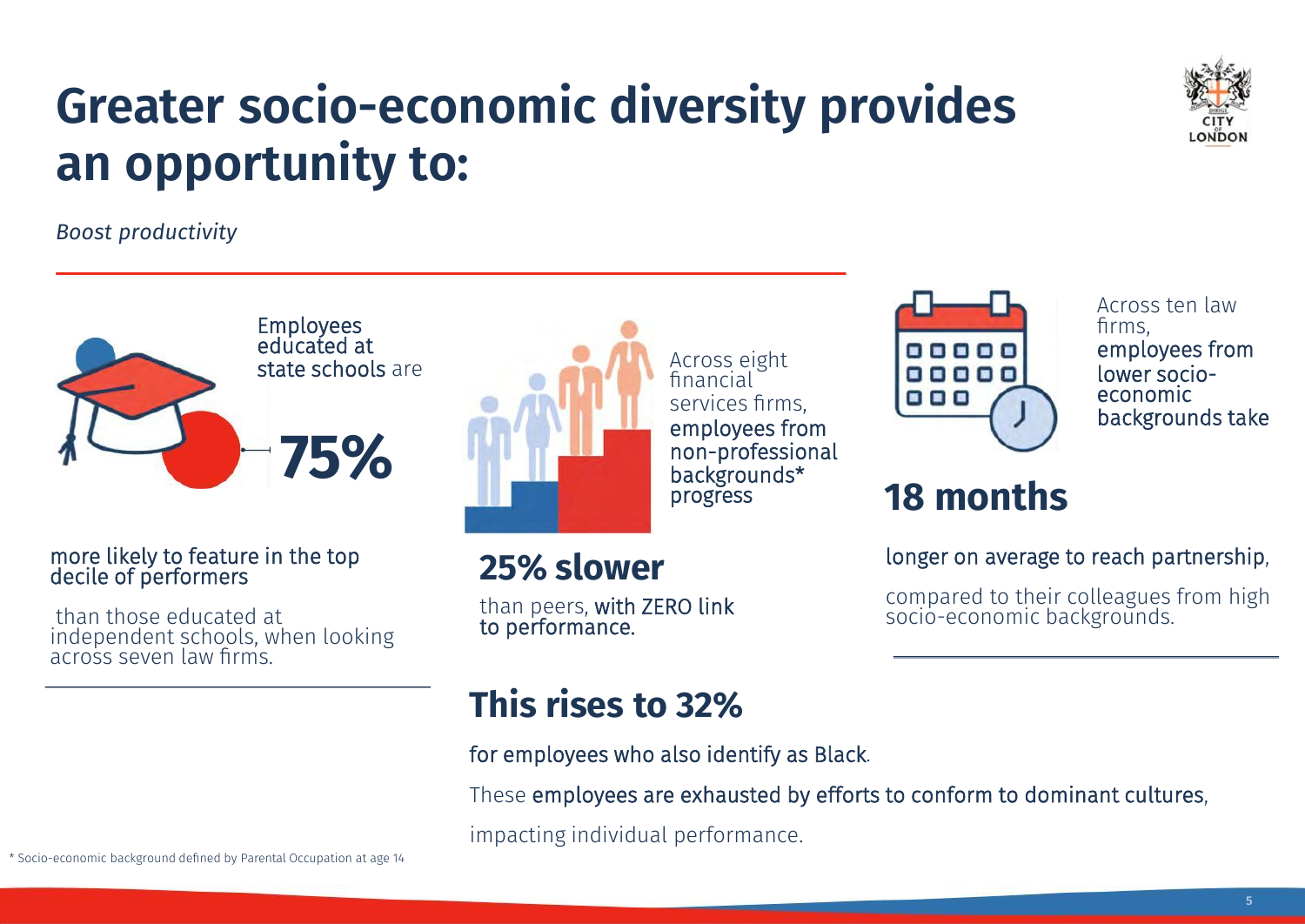## Vision



There is equity of progression - where high performance is valued over 'fit and polish'

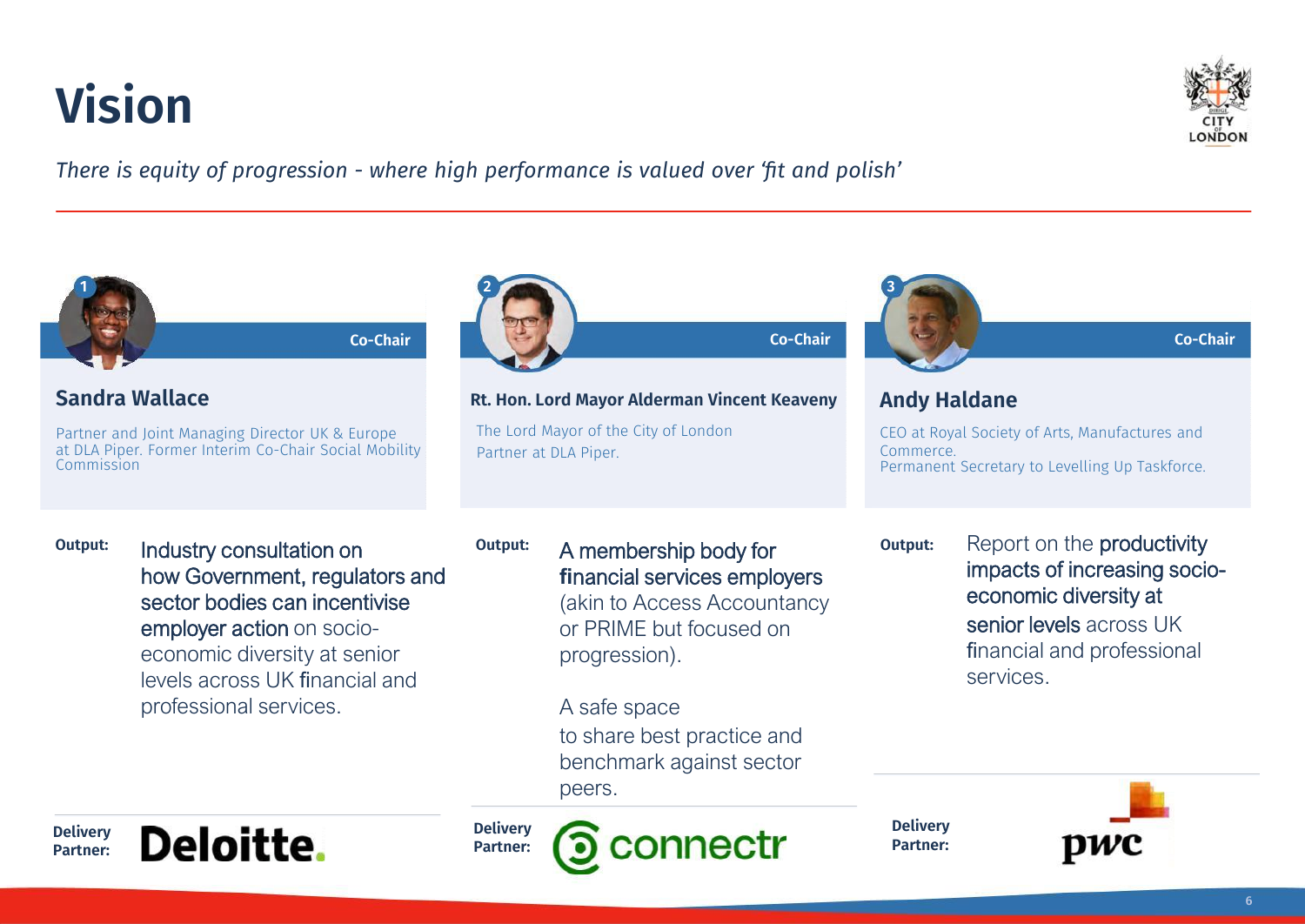# Organisations involved in the taskforce



Strategy Steering Group: Taskforce members plus regulators as observers: Sets overarching vision and strategy Approves strategy for their workstream



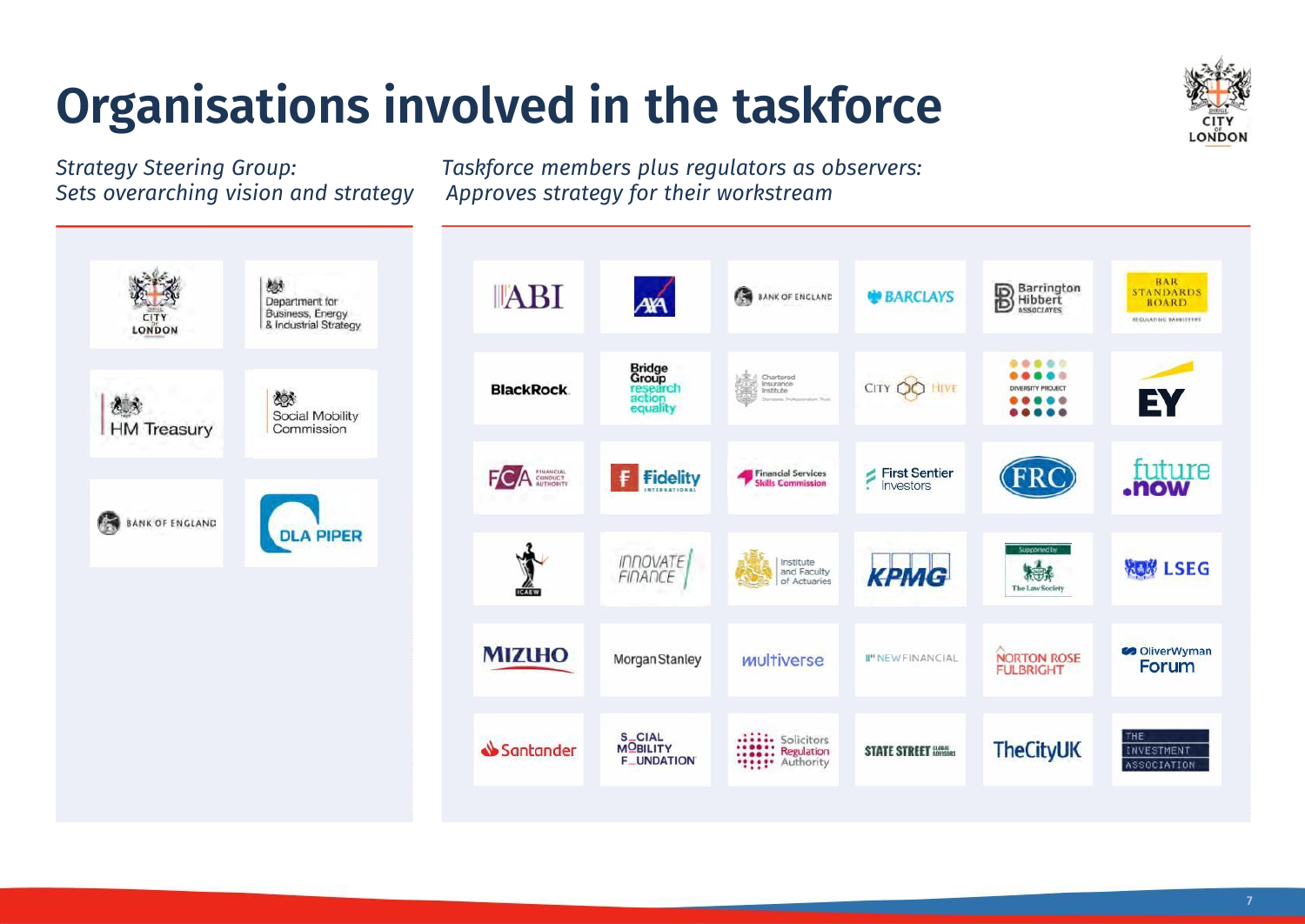## Organisations involved in the taskforce



Advisory Board:

Champions, advisors and critical friends - across all three workstreams



Our Taskforce (36 members) and Advisory Board (56 members) comprise of: 23% BAME, 42% Female, 41% from non-professional backgrounds (by parental occupation at age 14)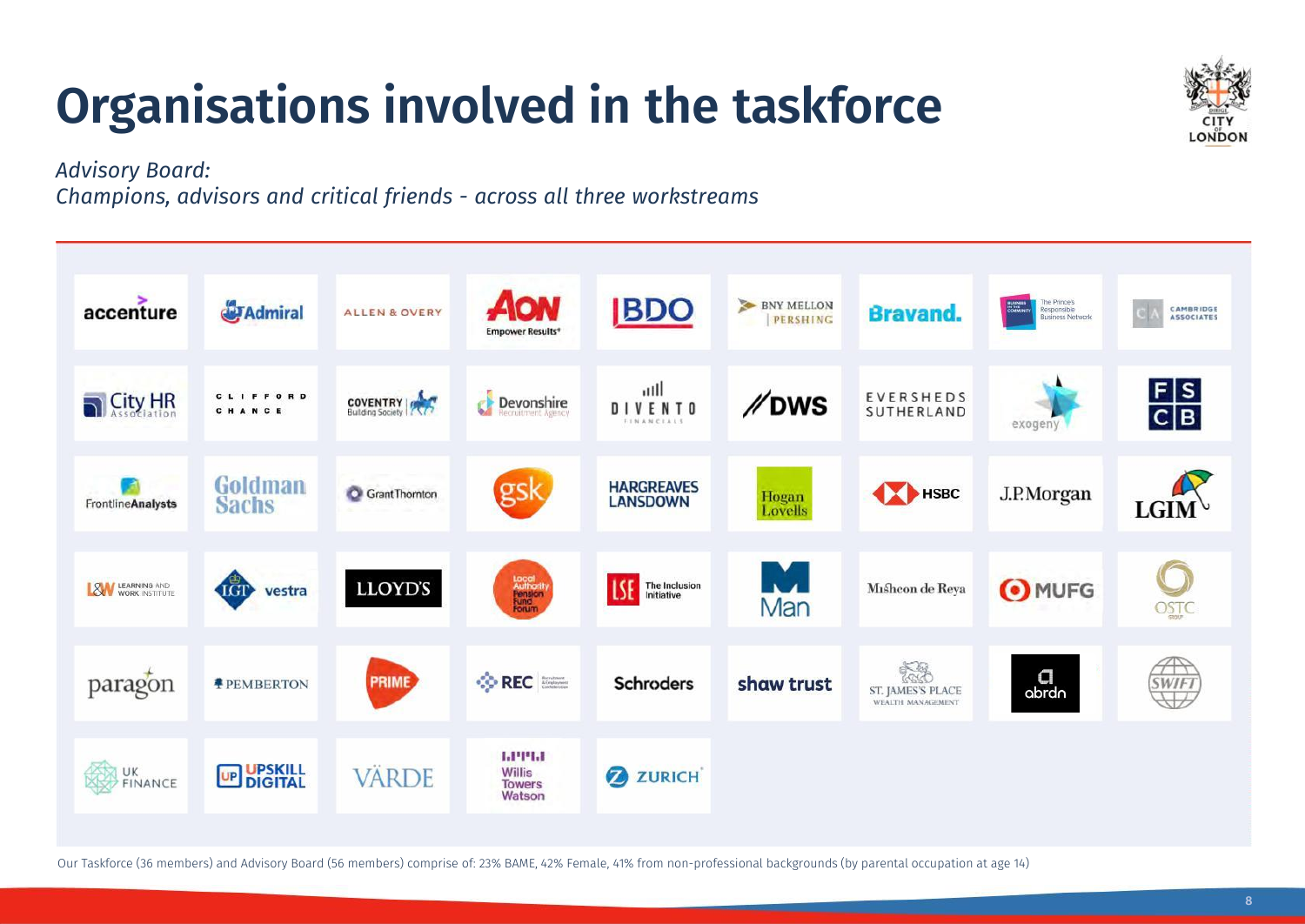# Organisations involved in the taskforce



Working group members: Practitioner insight/guidance

| Think Ahead <b>ACCA</b><br>when the company of the com-            | <b>Allianz (II)</b> | <b>BRYAN</b><br>CAVE<br>LEIGHTON <b>SLP</b> | $\mathbf{p}^{\prime}$<br>bluecove | 累口<br><i>Durham</i><br>University<br><b>Business School</b> | extense                               | Financial<br>Ombudsman<br><b>Service</b> |
|--------------------------------------------------------------------|---------------------|---------------------------------------------|-----------------------------------|-------------------------------------------------------------|---------------------------------------|------------------------------------------|
| <b>HHG</b><br><b>FINANCIAL SERVICES</b><br>MENTW   KANTST   BELGIK | <b>Kennedys</b>     | mazars                                      | PEEL HUNT                         | PFG                                                         | 建筑<br>ROYAL<br>HOLLOWAY<br>UNIVERSITY | <b>THE</b><br>SUTTON<br>TRUST<br>Ø)      |
| TSB                                                                |                     |                                             |                                   |                                                             |                                       |                                          |